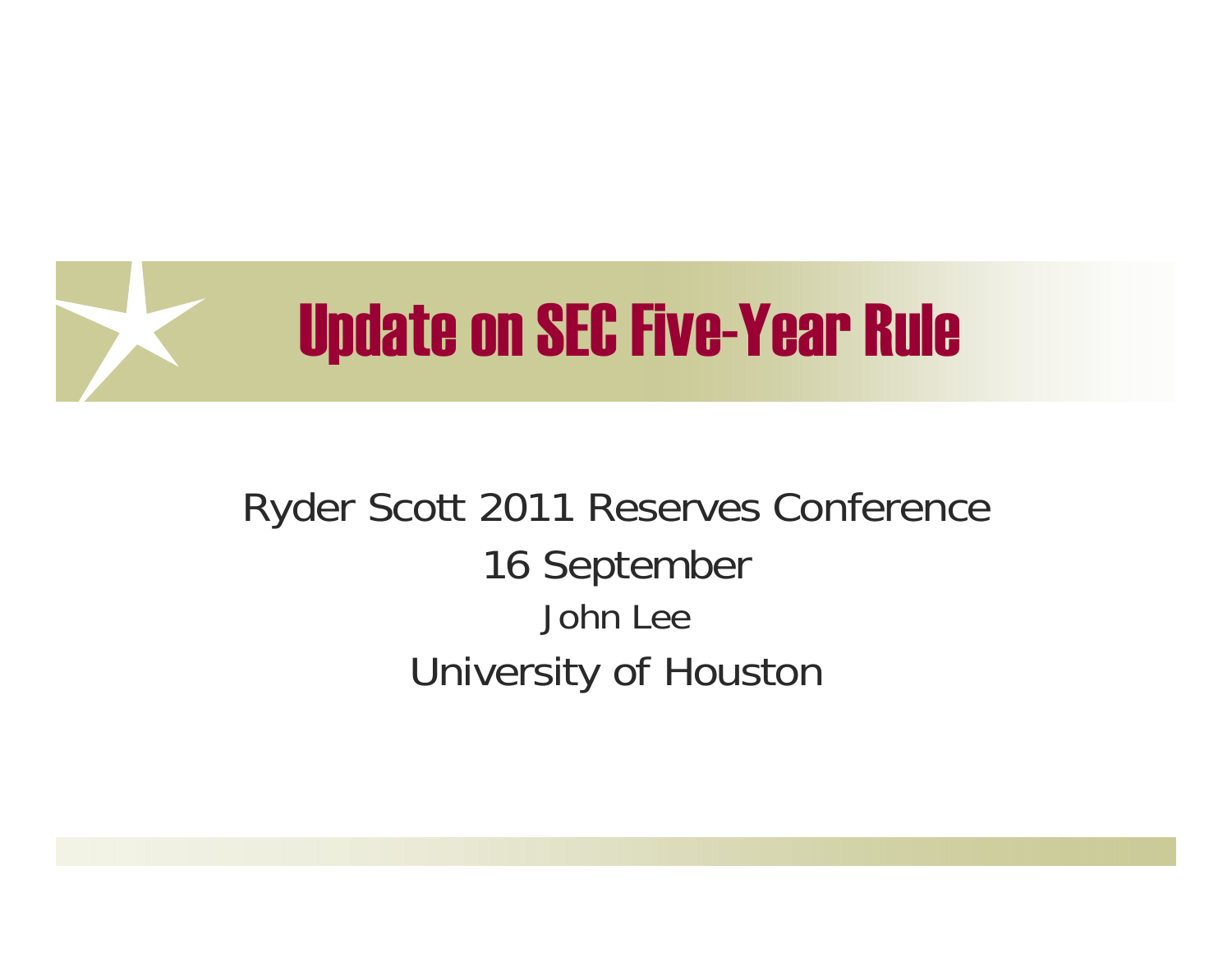### Where Does the 5-Year Rule Appear?

**Answer: In the SEC's definition of** undeveloped oil and gas reserves [S-X 4-10(a)(31)]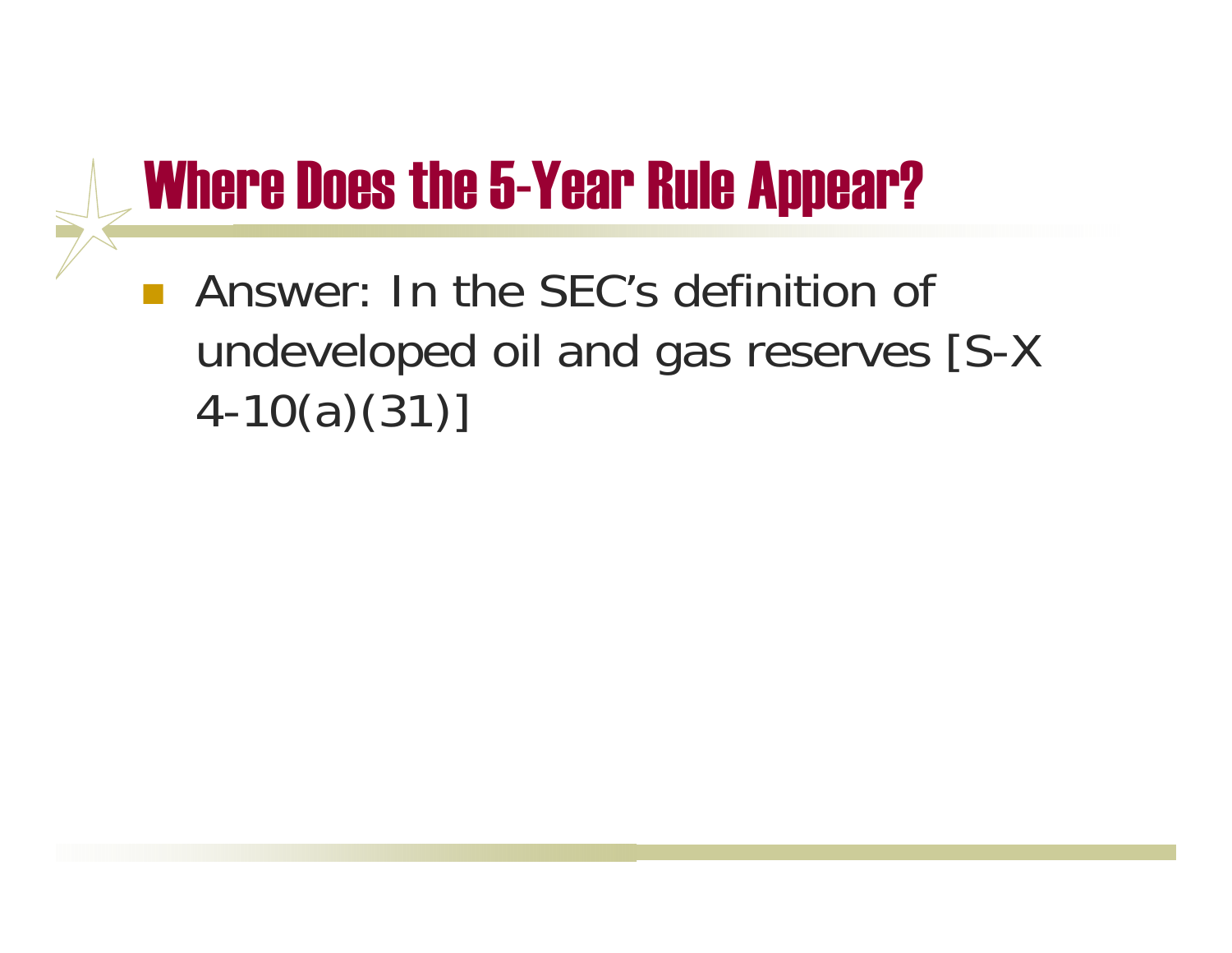### Undeveloped Oil and Gas Reserves [4-10(a)(31)]

- **Undrilled locations classified as having** (proved)\* undeveloped reserves only if development plan has been adopted indicating they are to be scheduled to be drilled within five years unless specific circumstances justify longer time
	- \*Author's Comment: Not in definition; reported to be staff position in teleconferences. Exempts probable, possible reserves from 5-year rule.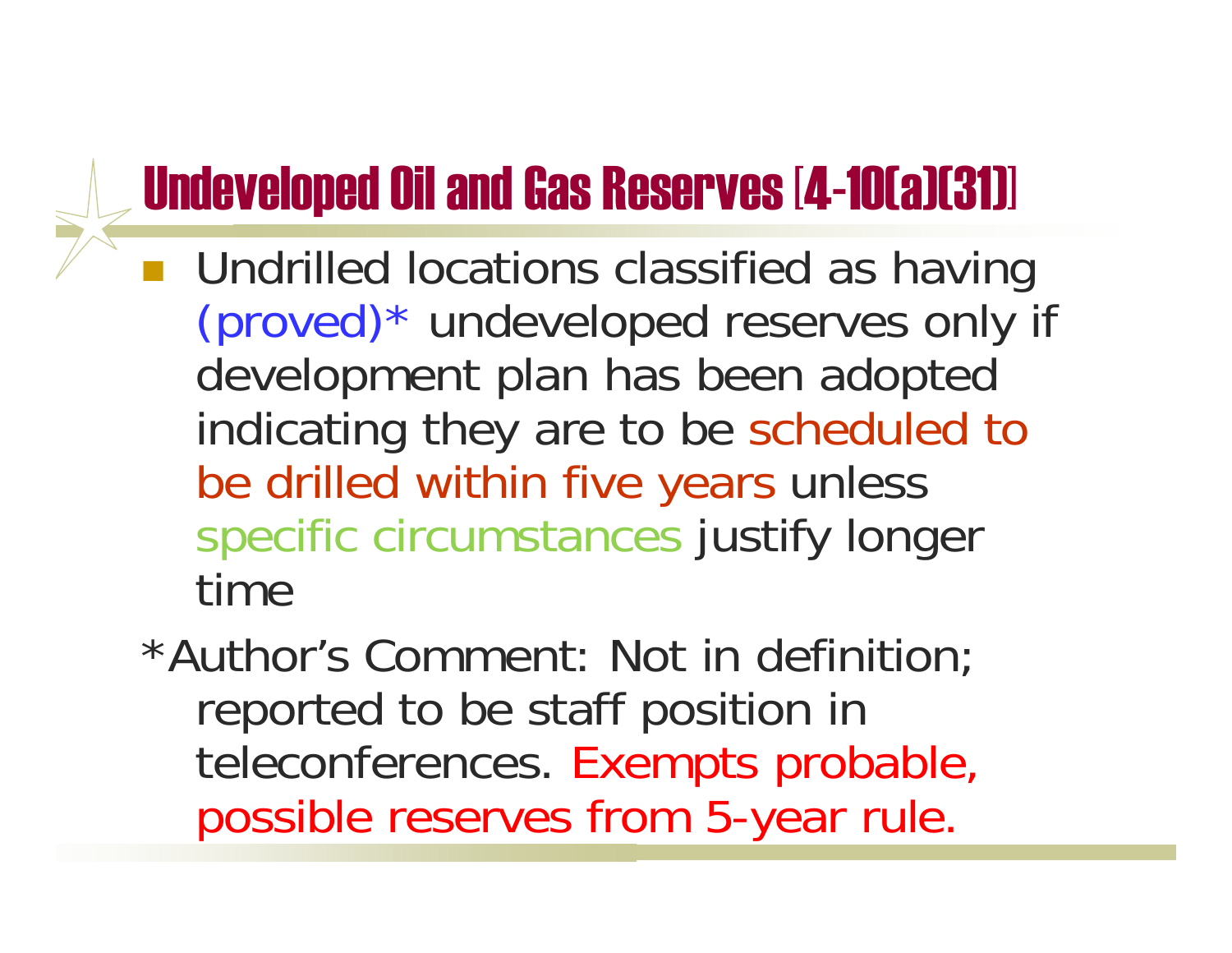## Undeveloped Oil and Gas Reserves [4-10(a)(31)] Guidance (Question 131.03 in 26 Oct 2009 CD&I)

- **Question:** In the definition of "undeveloped oil and gas reserves," what "specific circumstances" would justify a time period longer than five years to begin development of those reserves?
- **Answer:** Although several types of projects such as constructing offshore platforms and development in urban areas, remote locations or environmentally sensitive locations — by their nature customarily take a longer time to develop and therefore often do justify longer time periods, this determination must always take into consideration all of the facts and circumstances. No particular type of project per se justifies a longer time period, and any extension beyond five years should be the exception, and not the rule. (continued following)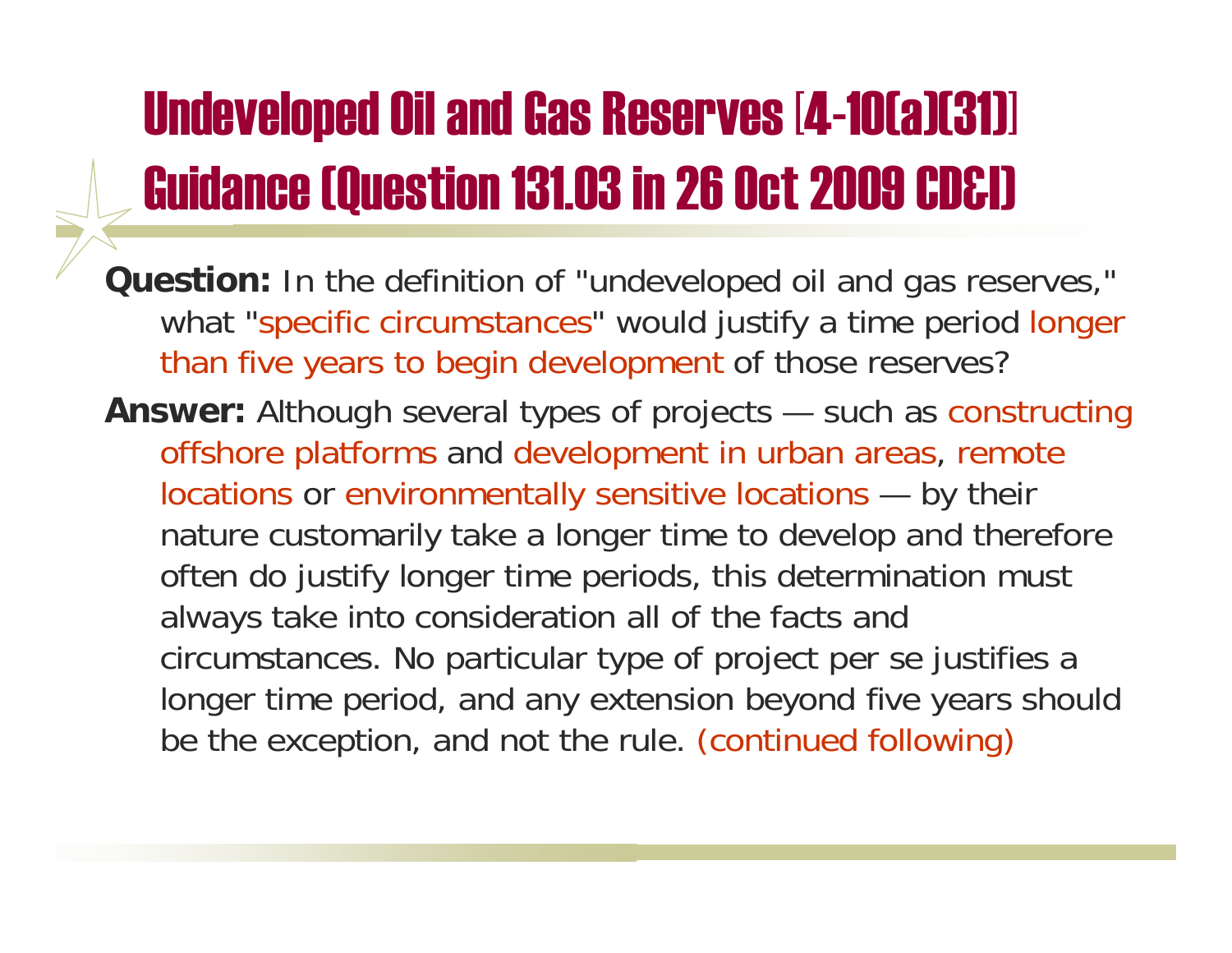## Undeveloped Oil and Gas Reserves [4-10(a)(31)] Guidance (Question 131.03)

**Question:** In the definition of "undeveloped oil and gas reserves," what "specific circumstances" would justify a time period longer than five years to begin development of those reserves?

- **Answer:** (cont'd) Factors that a company should consider in determining whether or not circumstances justify recognizing reserves even though development may extend past five years include, but are not limited to, the following:
- $\mathcal{O}(\mathbb{R}^d)$  The company's level of ongoing significant development activities in the area to be developed (for example, drilling only the minimum number of wells necessary to maintain the lease generally would not constitute significant development activities);
- $\mathcal{L}^{\mathcal{A}}$  The company's historical record at completing development of comparable long-term projects; (continued following)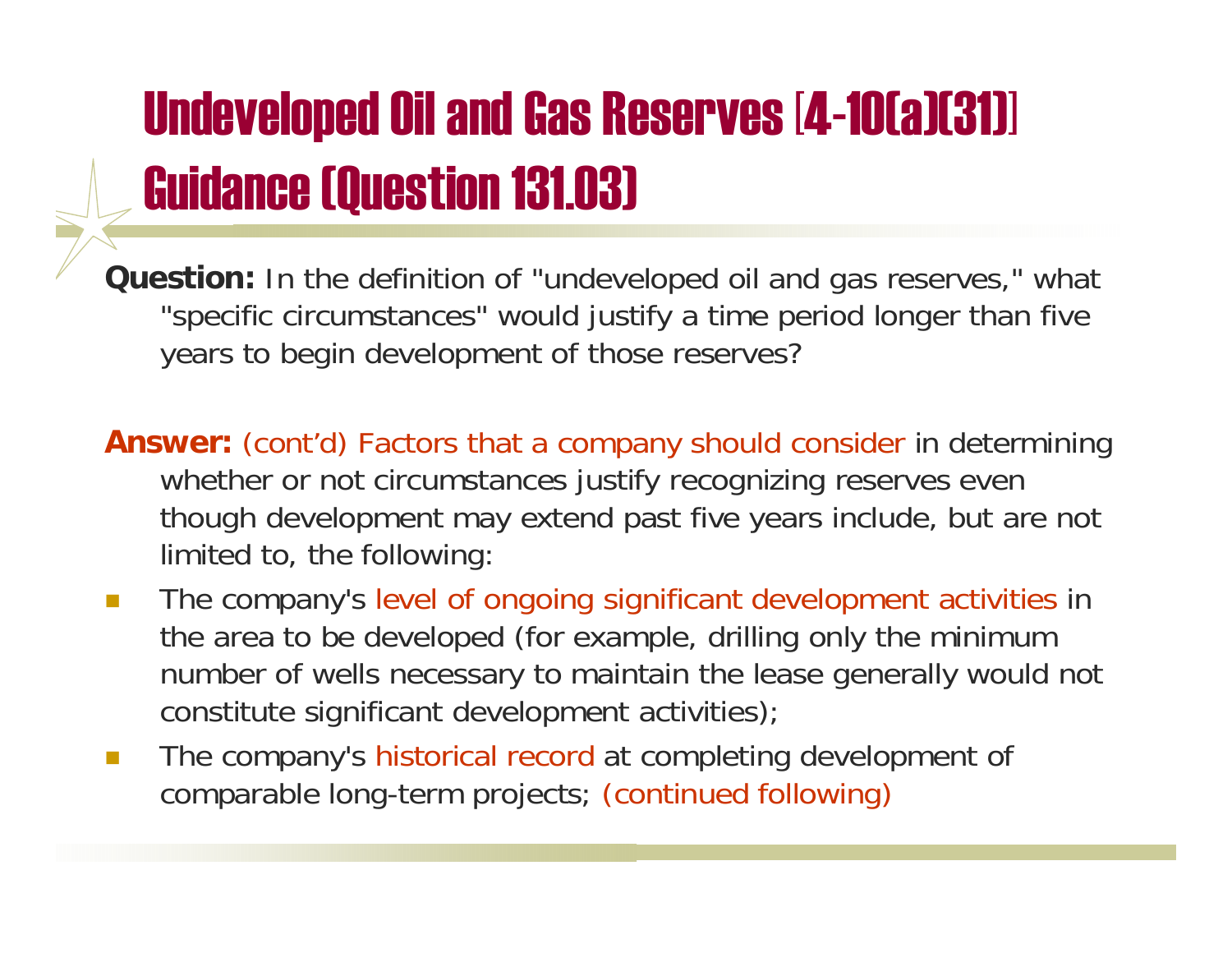### Undeveloped Oil and Gas Reserves [4-10(a)(31)] Guidance (Question 131.03)

- $\Box$ **Answer:** (cont'd) The amount of time in which the company has maintained the leases, or booked the reserves, without significant development activities;
- $\Box$  The extent to which the company has followed a previously adopted development plan (for example, if a company has changed its development plan several times without taking significant steps to implement any of those plans, recognizing proved undeveloped reserves typically would not be appropriate); and
- П The extent to which delays in development are caused by external factors related to the physical operating environment (for example, restrictions on development on Federal lands, but not obtaining government permits), rather than by internal factors (for example, shifting resources to develop properties with higher priority). [Oct. 26, 2009]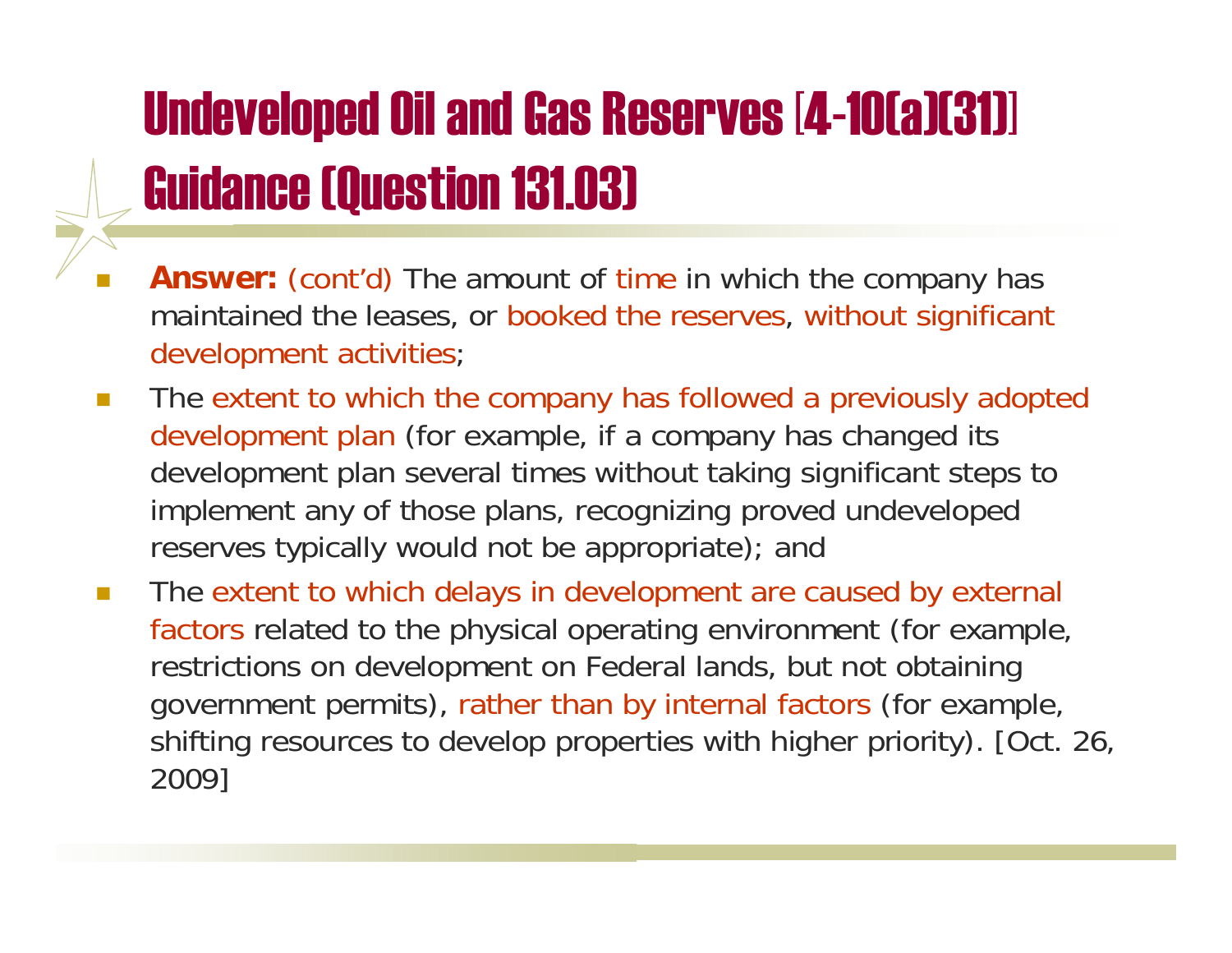## Development Project [4-10(a)(8)]

- $\mathbb{R}^2$  Means by which petroleum resources brought to status of "economically producible"
- $\mathbb{R}^2$  Examples
	- $\bigcirc$ development of single field
	- $\bigcap$ incremental development in producing field
	- $\bigcirc$  integrated development of group of several fields and associated facilities with common ownership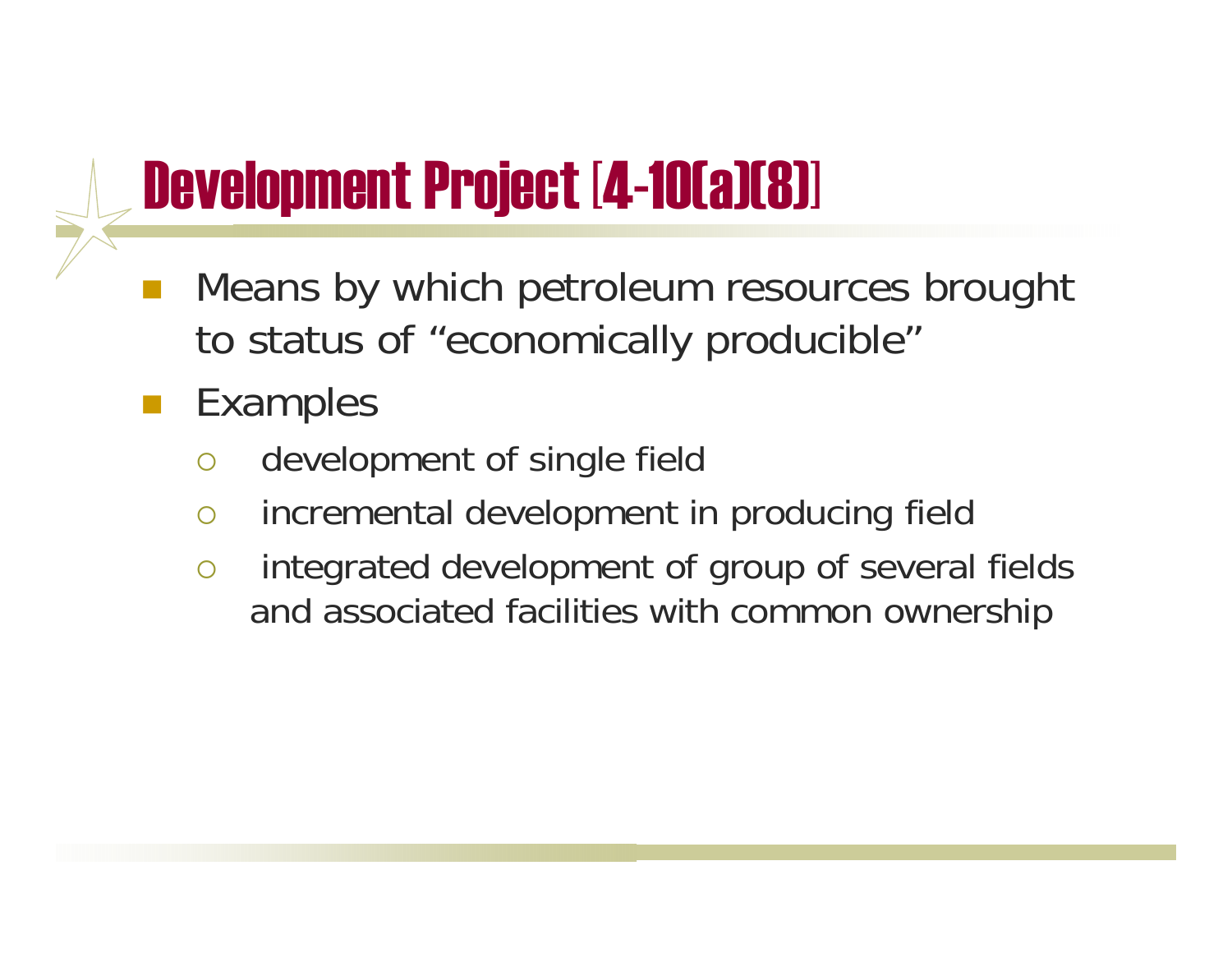### Development Project [4-10(a)(8)] Guidance (Question 108.01)

- T. **Question:** For an issuer that intends to develop a large field involving the drilling of numerous wells in multiple stages, what constitutes a development project?
- $\mathcal{L}^{\mathcal{L}}$  **Answer:** A development project is typically a single engineering activity with a distinct beginning and end, which, when completed, results in the production, processing or transportation of crude oil or natural gas. A project typically has a definite cost estimate, time schedule and investment decision; is approved for funding by management; may include all classifications of reserves; and will be fully operational after the completion of the initial construction or development. The scope and scale of a project are such that, if a project were terminated before completion, for whatever reason, a significant portion of the previously invested capital \* would be lost.

\*Author's comment: staff may have meant 'development capital.'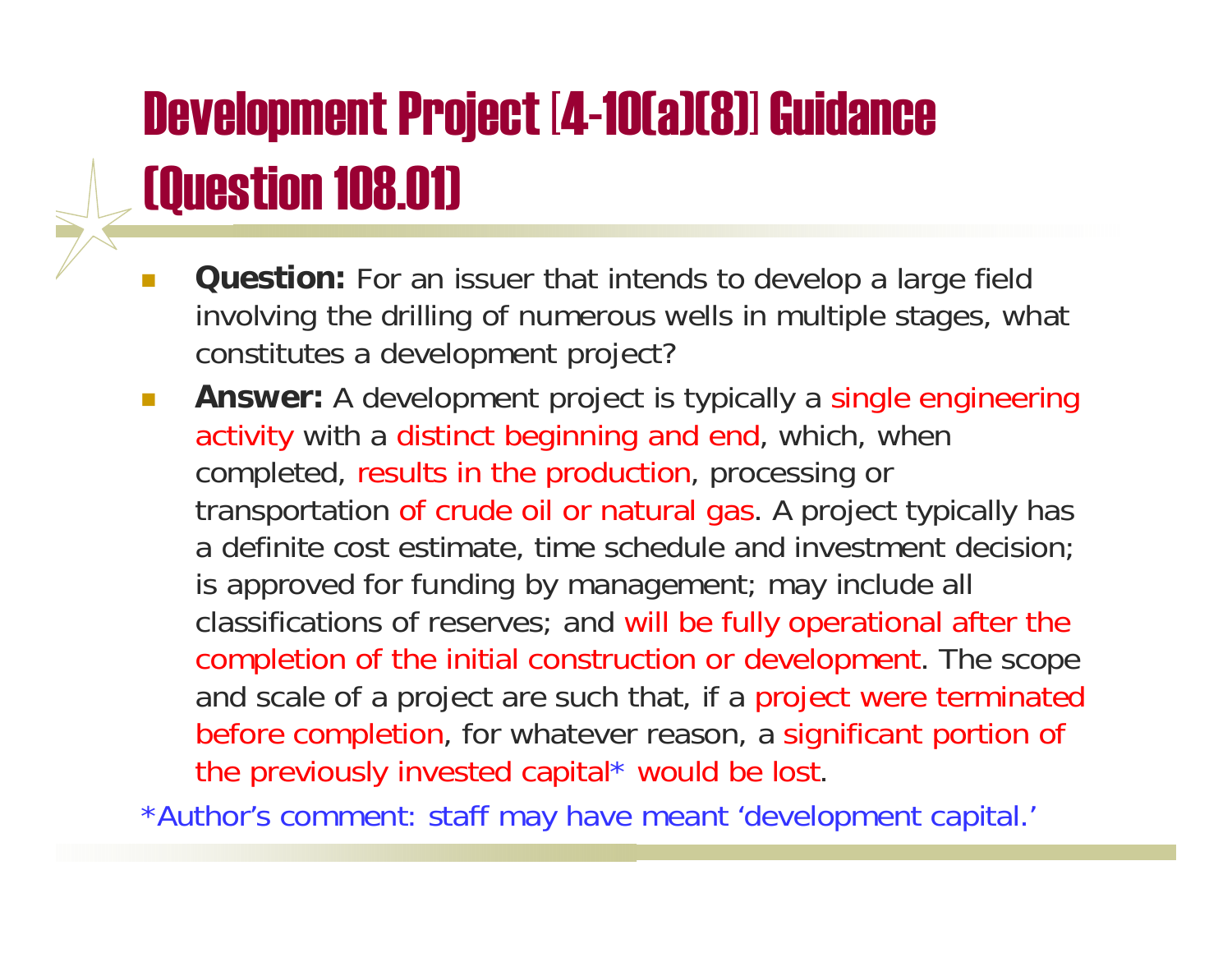### Possible Interpretation of Guidance

- **In North American onshore resource** plays, drilling programs for individual wells or wells associated with common facilities are stand-alone projects
- $\mathbb{R}^n$  Development of entire economically productive areas, requiring substantially more than 5-years, will rarely, if ever, be exempt from the five-year rule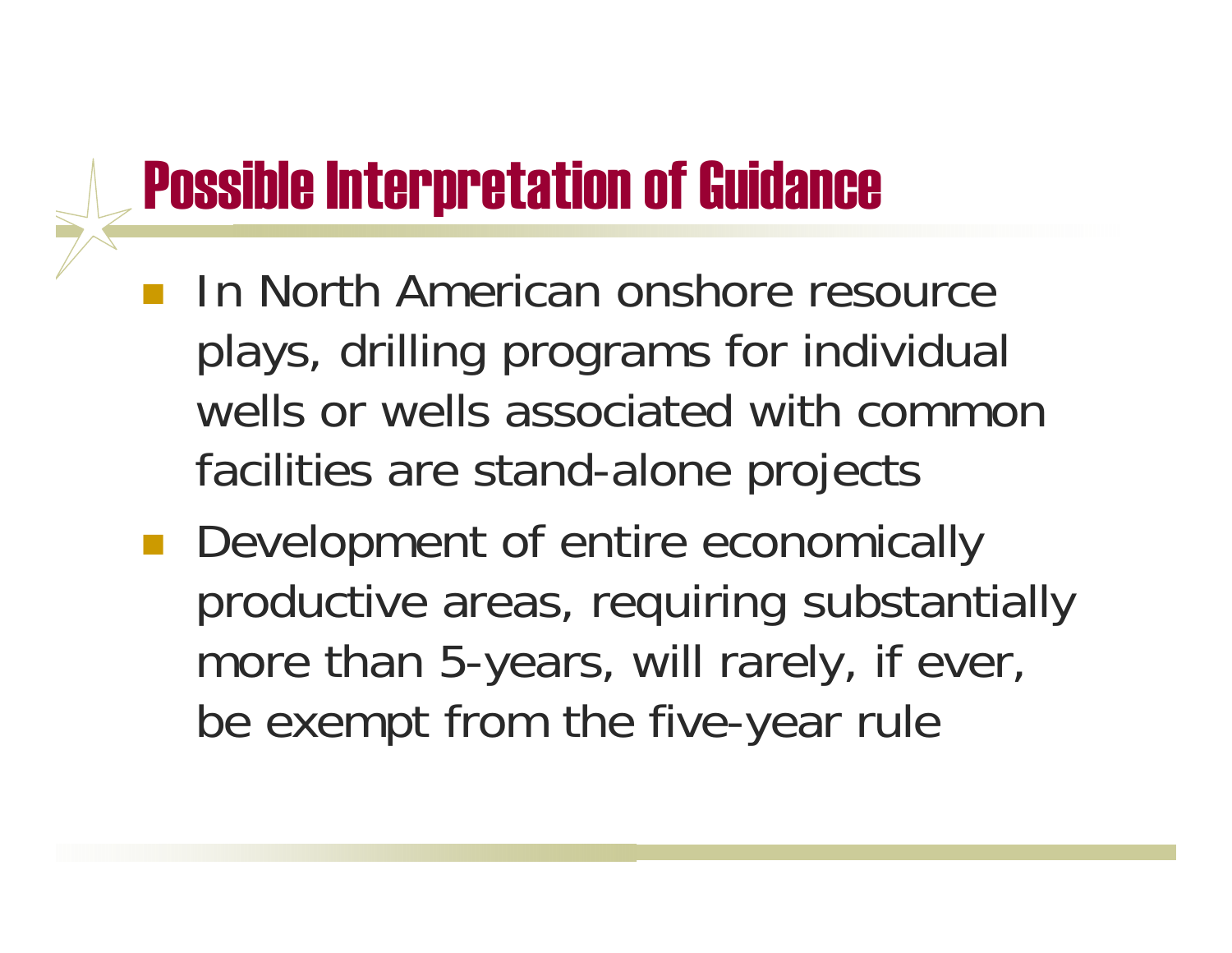# Examples from Recent Comment Letters: Specific Circumstance Not Approved

- T. BP-19 July 2010-Comment Letter from SEC about bookings beyond 5 years
	- $\bigcirc$ Responses 12 August, 14 December 2010
	- ${\color{blue}\bigcirc}$  Arguments used
		- П Volumes satisfy rule 4-10 criteria
		- П Final investment decision made
		- П Significant ongoing activity in each field
		- П Historical company track record of completing large projects
		- Followed previously adopted development plan
		- P. Development constrained by facilities, rig availability, sales contracts
		- П Drilling halt would cause significant loss of capital, return on capital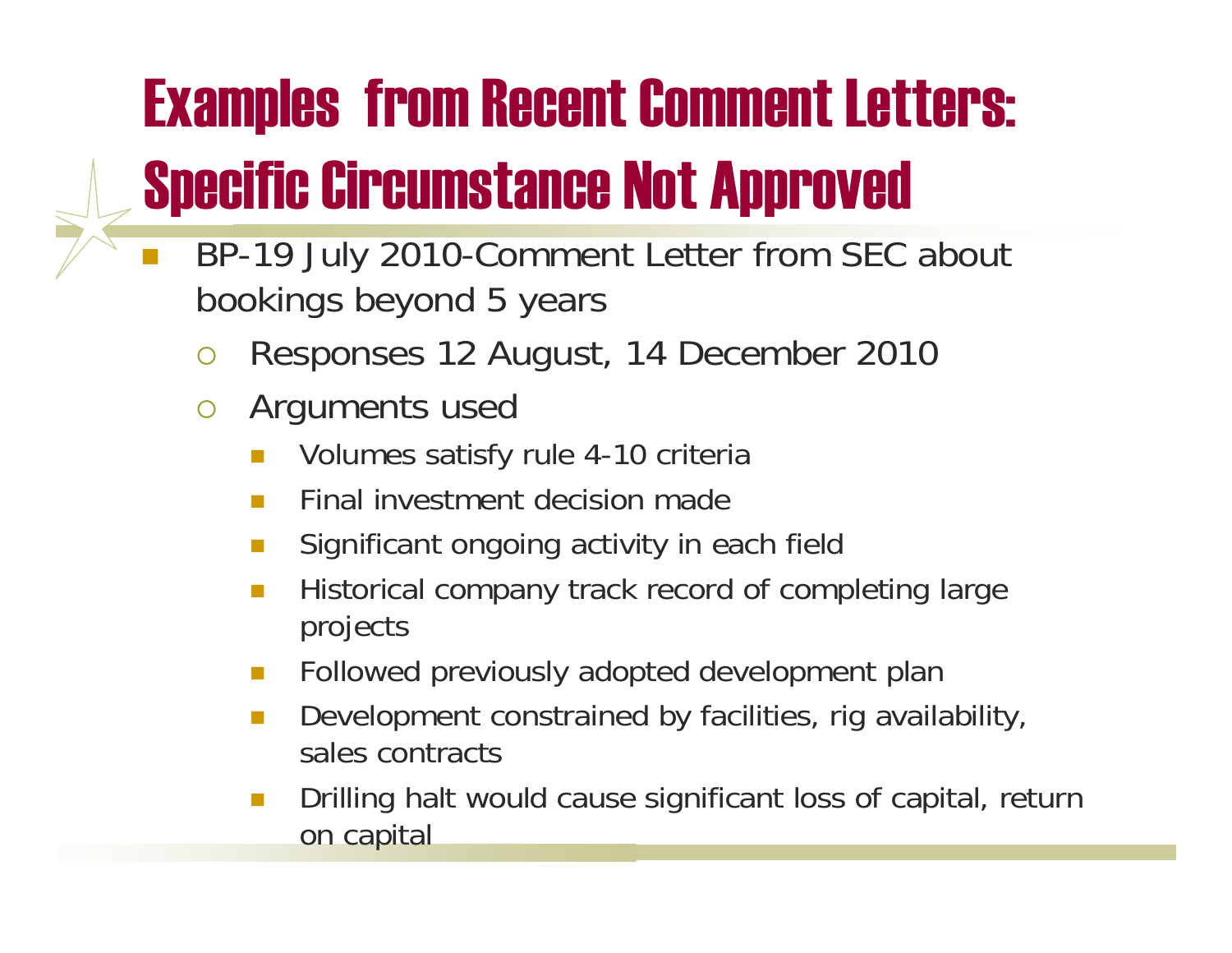## Specific Circumstances Not Approved (Cont'd)

### **Ultimate results**

- { SEC asked BP to remove PUD reserves from filing for four of five fields, and asked for additional information on fifth field
- o BP, on 11 February 2011, agreed to remove PUD reserves not to be developed within five years of booking from all five fields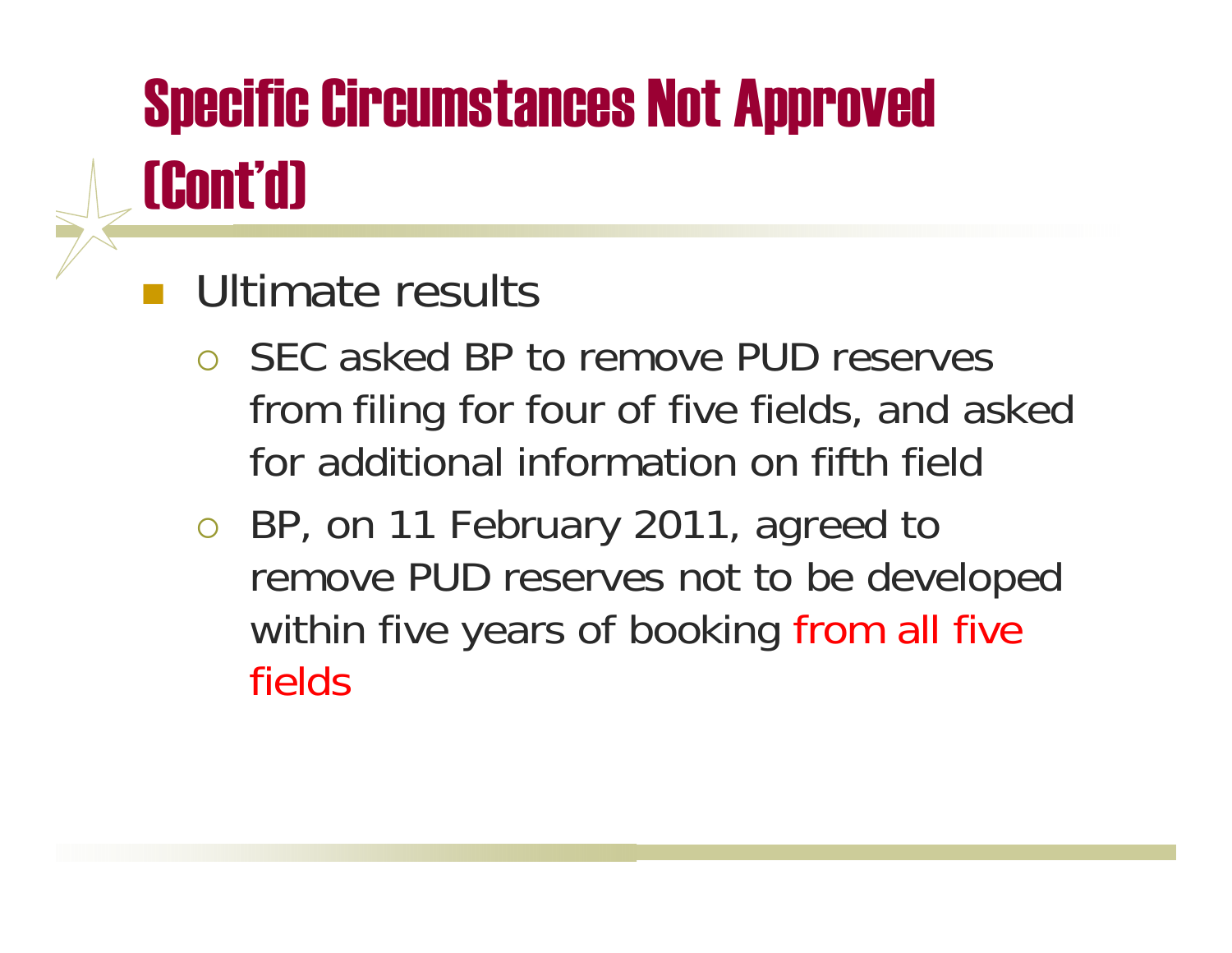### Specific Circumstances Approved

- Chevron-31 March 2010-Comment letter from SEC
	- ${\bigcirc}$  Response 10 April 2010
		- **Large scale projects in remote locations,** challenging operating environments, external physical factors, no shifting of resources to higher priority projects
		- **Locations: Kazakhstan, Venezuela, Nigeria and** Angola (deep water), Philippines, Indonesia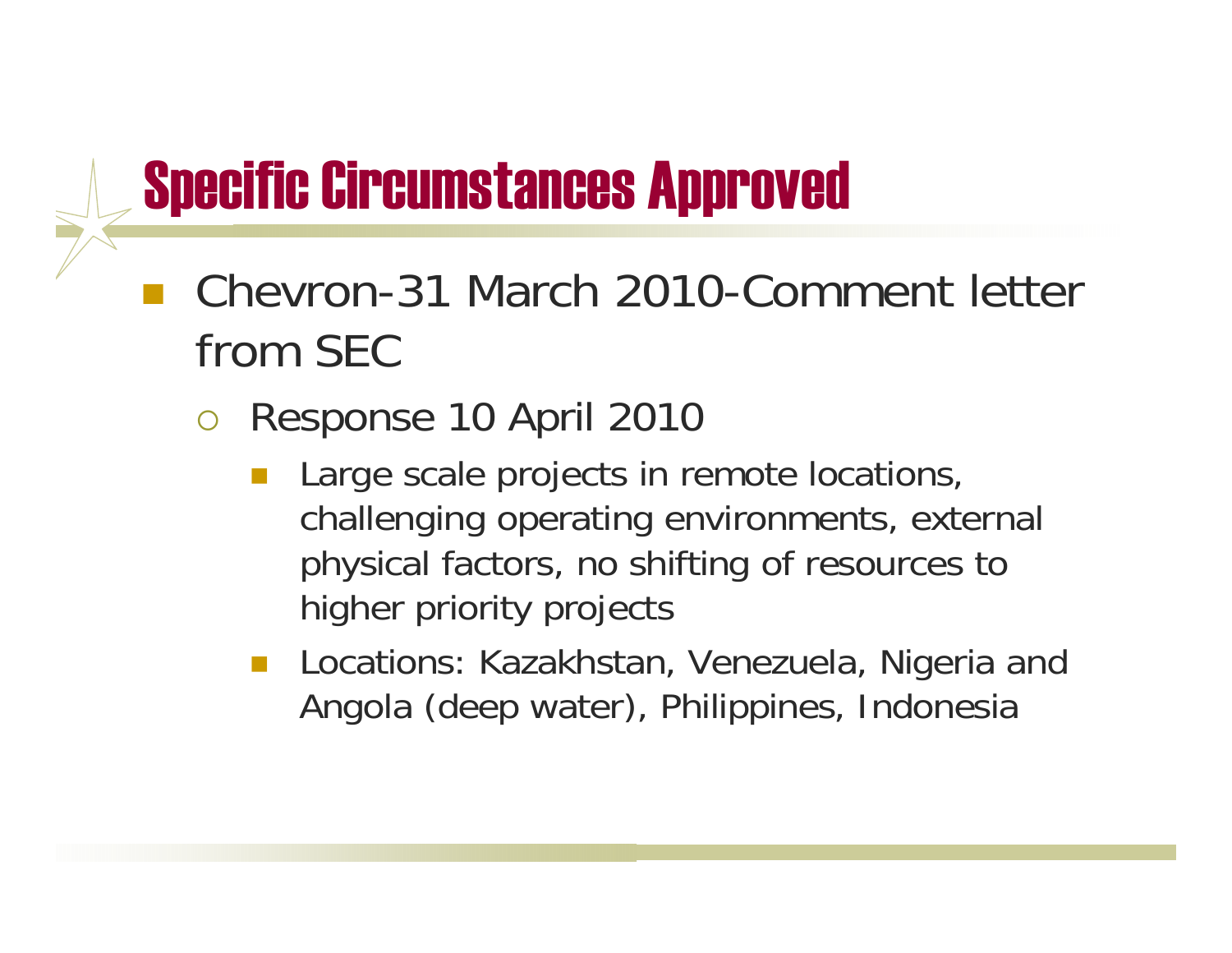### Specific Circumstances Approved (Cont'd)

■ Chevron (cont'd)-13 April 2010 response

- ${\color{blue}\bigcirc}$  In general, major projects include (1) infrastructure-dominated assets and (2) well-dominated assets
	- Infrastructure investments cannot change scale without potential significant potential loss of capital
	- $\mathcal{L}^{\text{max}}_{\text{max}}$  Drilling programs can be accelerated of delayed without loss of previously invested capital or loss of return on capital
- ■ No further objections by SEC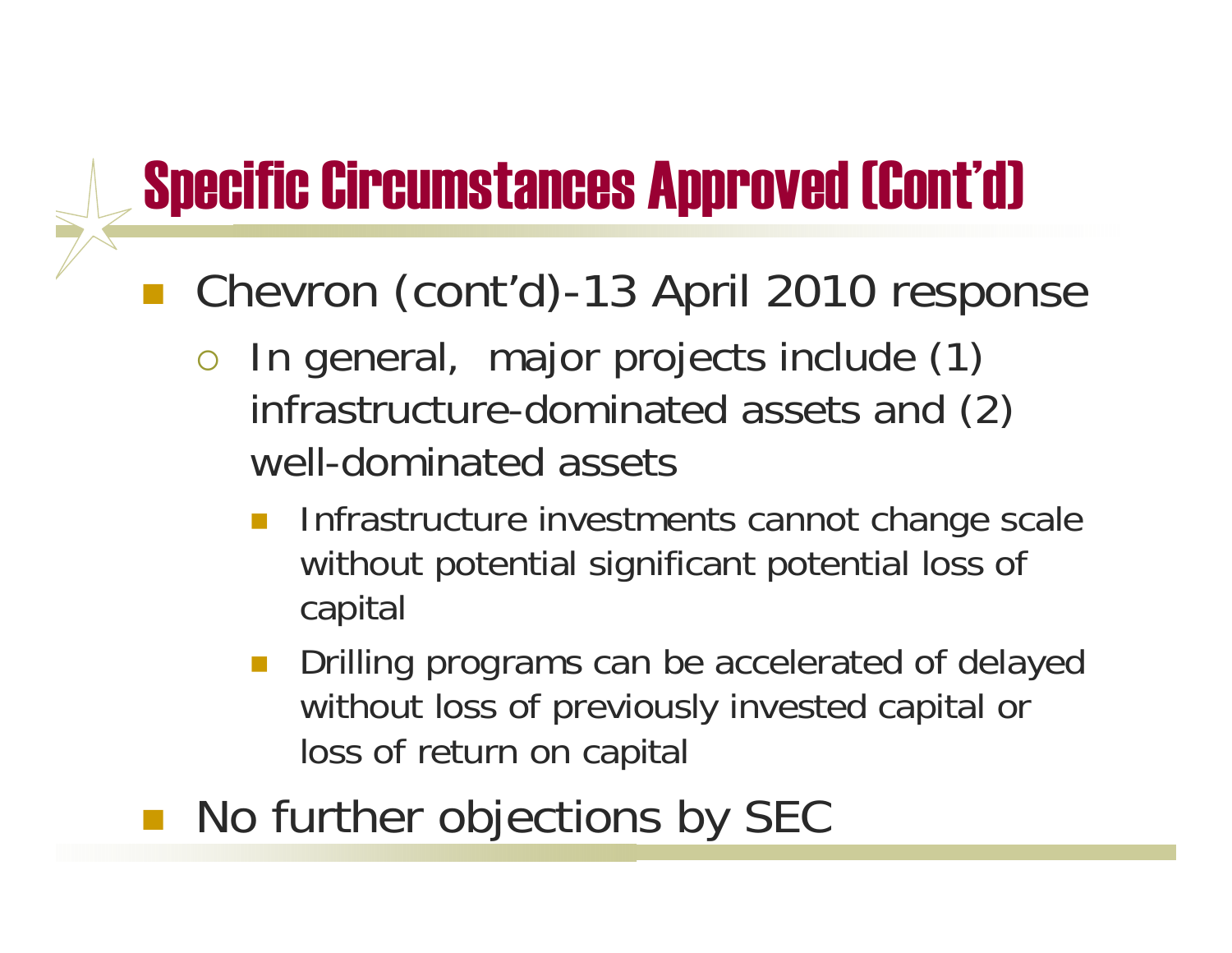### Specific Circumstances Approved (Cont'd)

- $\mathcal{L}(\mathcal{L})$  Marathon – 8 April 2010 Comment Letter – Equatorial Guinea
	- ${\bigcirc}$ Response: 30 April 2010
	- ${\bigcirc}$  Facilities-limited production in remote location
	- o No further objections by SEC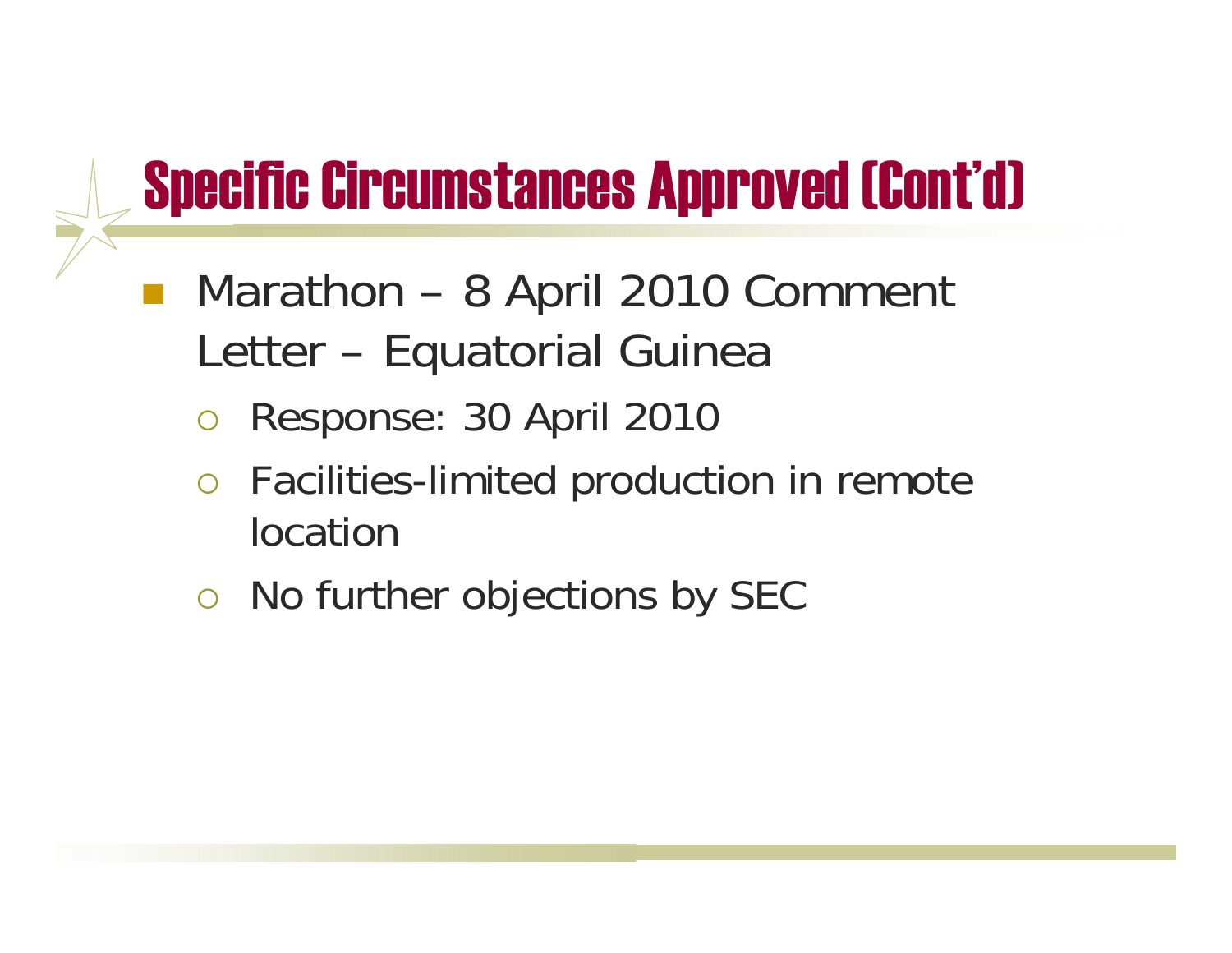## Others with no Further Objection

- ■ ConocoPhillips – SAGD in oil sands
	- $\circ$  Facilities limit
- ■ Apache – Permian Basin, Gulf Coast onshore
	- $\circ$  Basis unclear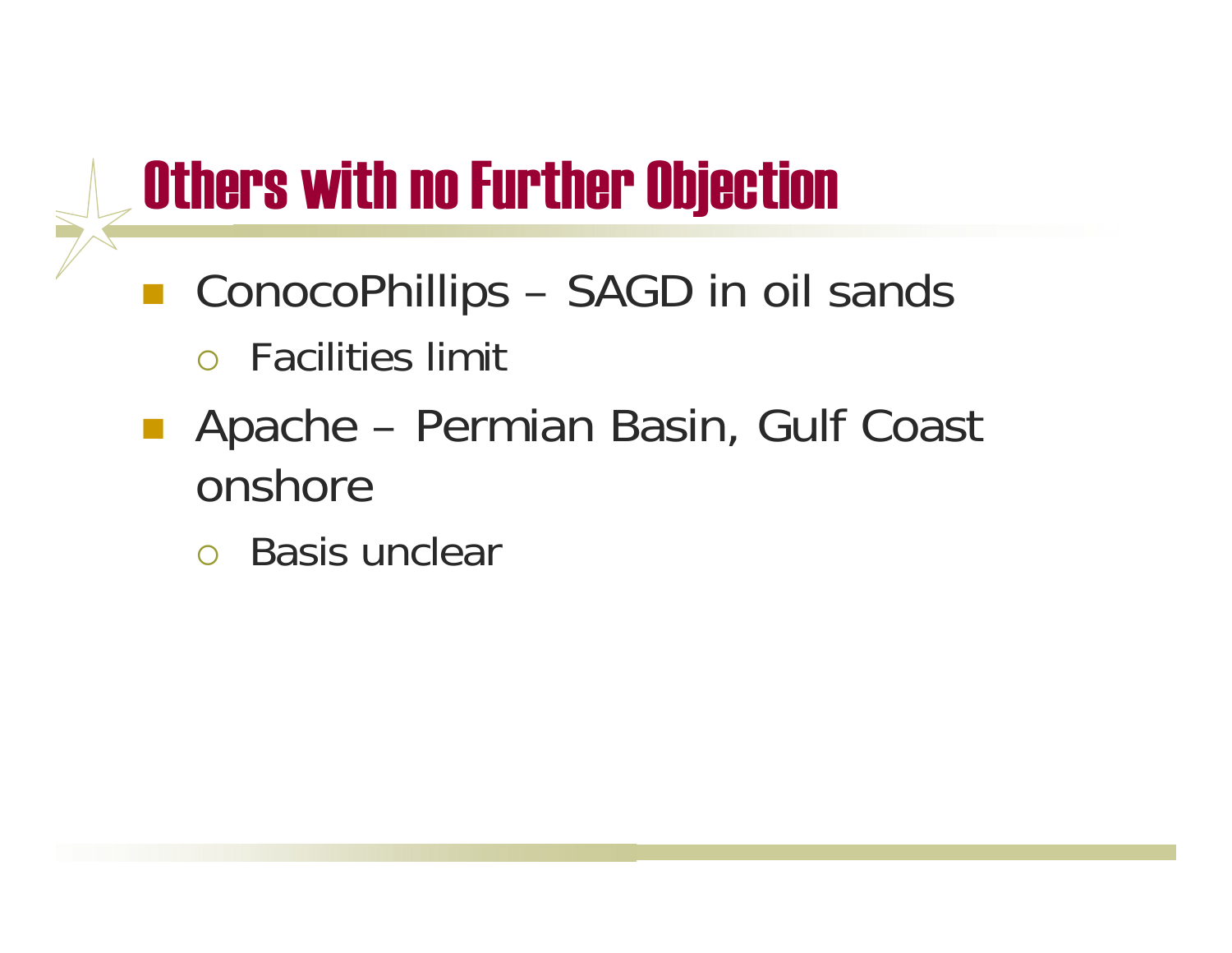### Tentative Conclusions

- ■ SEC accepts arguments of infrastructure limits, especially in remote locations
- SEC does not accept multiwell drilling programs in resource plays as single projects or as qualifying for exemption to five-year rule